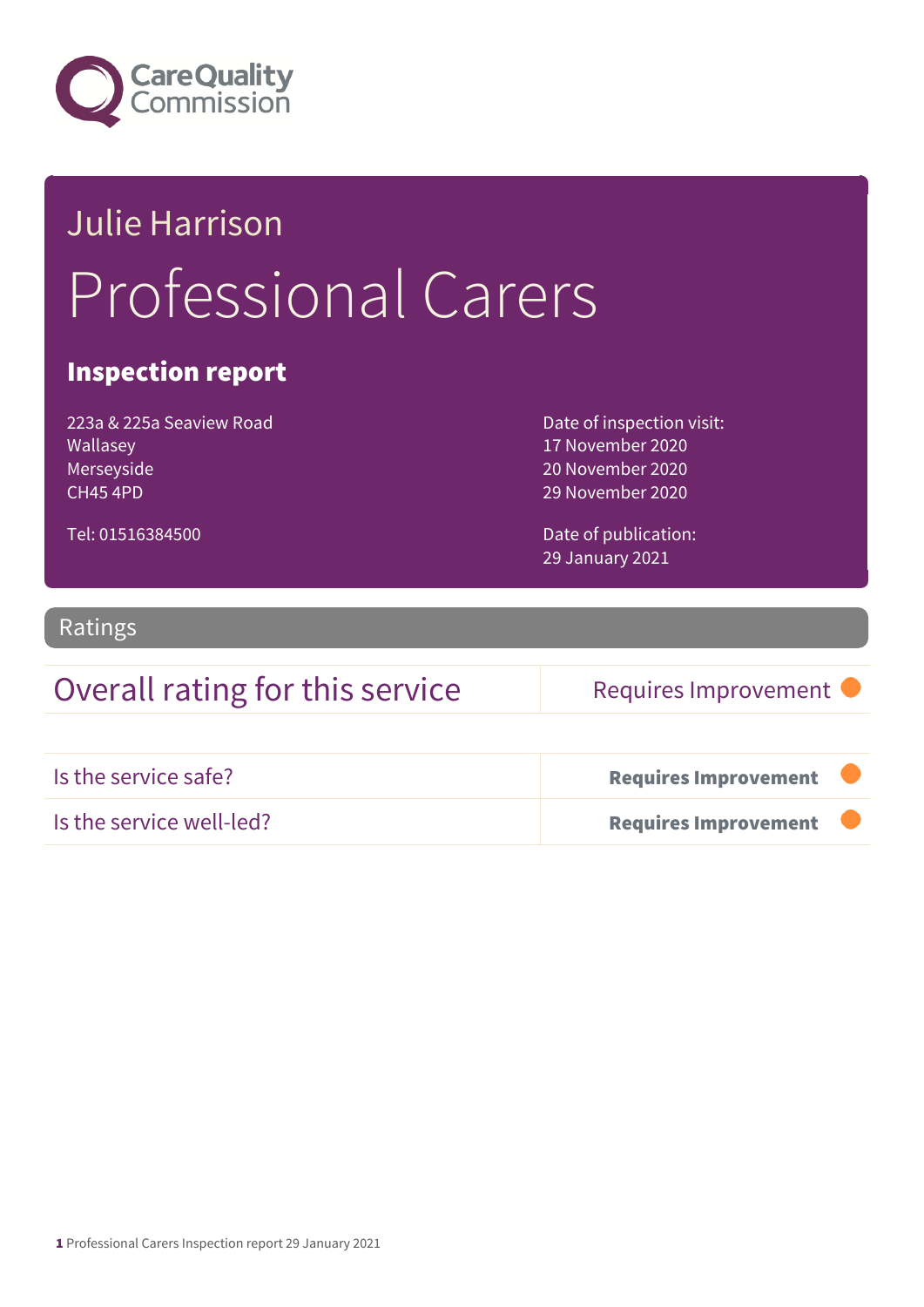# Summary of findings

## Overall summary

#### About the service

Professional Carers is a domiciliary care service that provides support and personal care to older people in their own homes. Not everyone who used the service received personal care. CQC only inspects where people receive personal care. This is help with tasks related to personal hygiene and eating. Where they do ,we also consider any wider social care provided.

At the time of our inspection 227 people received support from the service. Most of the people using the service lived in the community. The service however did support 22 people who lived in their own home in a specialist Extra Care Housing called St Oswald's Court in Birkenhead.

## People's experience of using this service and what we found

This was a focused inspection looking at the domains of safe and well-led only. At the last inspection, the provider was rated good and outstanding respectively in these domains. At this inspection, these domains had deteriorated to requires improvement.

Medication management was not safe. Adequate systems were not in place to check that people's medicines were administered as prescribed. Medication administration records were not always clear or accurate. One of the people whose care records we looked at, had one of their medicines secondary dispensed without appropriate risks assessments in place to support this safely. This meant it was taken out of its packaging and left for the person to take later on, or for example, for a relative to support them to take this medicine at a later time. This was not good practice.

Some people's care was not always adequately planned or delivered. For example, some people's care plans lacked sufficient detail and guidance for staff on their needs and risks. Where people had specific requirements or wishes in relation to their care, these were not always respected. Some people's visits were completed by a range of different carers which impacted on people's continuity of care.

Staff recruitment required improvement to ensure that people's previous employment history and conduct was properly verified as suitable prior to appointment.

The management team told us that they had experienced no major staffing issues during the Covid 19 pandemic. Despite this, the deployment of staff during the pandemic did not always adhere to best practice. For example, by minimising the number of different staff members' conducting people's visits. We spoke with the provider about this.

Staff had access to sufficient supplies of Personal Protective Equipment (PPE) and received regular updates from the provider on the management of risks related to Covid 19. There were organisational Covid 19 policies and guidance in place for staff to follow which followed best practice. However, staff lacked specific guidance on how to care for individual people living with Covid 19.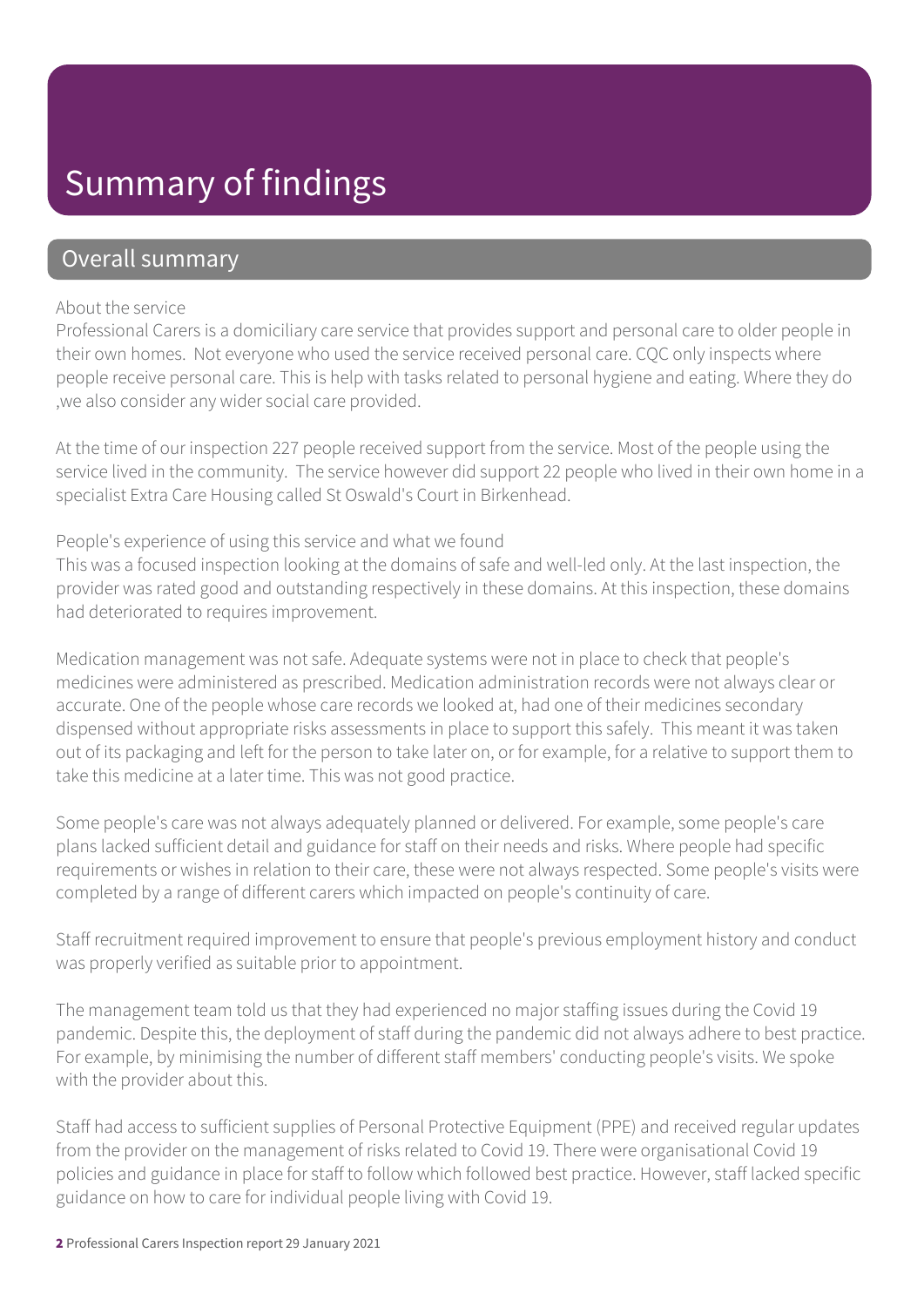There were systems in place to monitor the quality and safety of the service however these were not always effective. The audits had not identified the concerns we identified during the inspection. This aspect of governance required improvement.

During the inspection, the management team were open and approachable. They were passionate about the service and were aware of their legal responsibilities as a health and social care provider.

Staff morale was good and staff told us they felt supported by the management team to provide good care. People we spoke with spoke positively about care staff and said they supported them with the things they needed help with. For the most part, people's visits were completed on time or within an acceptable time frame.

## Rating at last inspection and update

The last rating for this service was outstanding (published 29 October 2019). At the last inspection the domains of safe and well led were rated good and outstanding. At this inspection, these domains had deteriorated to requires improvement. A breach of regulation 12 of The Health and Social Care Act 2008 (Regulated Activities) Regulations 2014 in relation to medication management was identified.

## Why we inspected

We received concerns in relation to the quality and safety of the service. We also reviewed and took into account other intelligence including notifications sent to us by the provider in relation to Covid 19. As a result, we undertook a focused inspection to review the key questions of safe and well-led only.

No areas of concern were identified in the other key questions. We therefore did not inspect them. Ratings from previous comprehensive inspections for those key questions were used in calculating the overall rating at this inspection.

The overall rating for the service has changed from outstanding to requires improvement. This is based on the findings at this inspection. We have found evidence that the provider needs to make improvements. Please see the safe and well led sections of this report

You can see what action we have asked the provider to take at the end of this full report.

You can read the report from our last comprehensive inspection, by selecting the 'all reports' link for Professional Carers on our website at www.cqc.org.uk

#### Enforcement

We are mindful of the impact of the COVID-19 pandemic on our regulatory function. This meant we took account of the exceptional circumstances arising as a result of the COVID-19 pandemic when considering what enforcement action was necessary and proportionate to keep people safe as a result of this inspection.

We identified a breach of Regulation 12 of The Health and Social Care Act 2008 (Regulated Activities) Regulations 2014 in relation to risk and medication management. We will continue to monitor the service.

#### Follow up:

We will request an action plan for the provider to understand what they will do to improve the standards of quality and safety. We will work alongside the provider and local authority to monitor progress. We will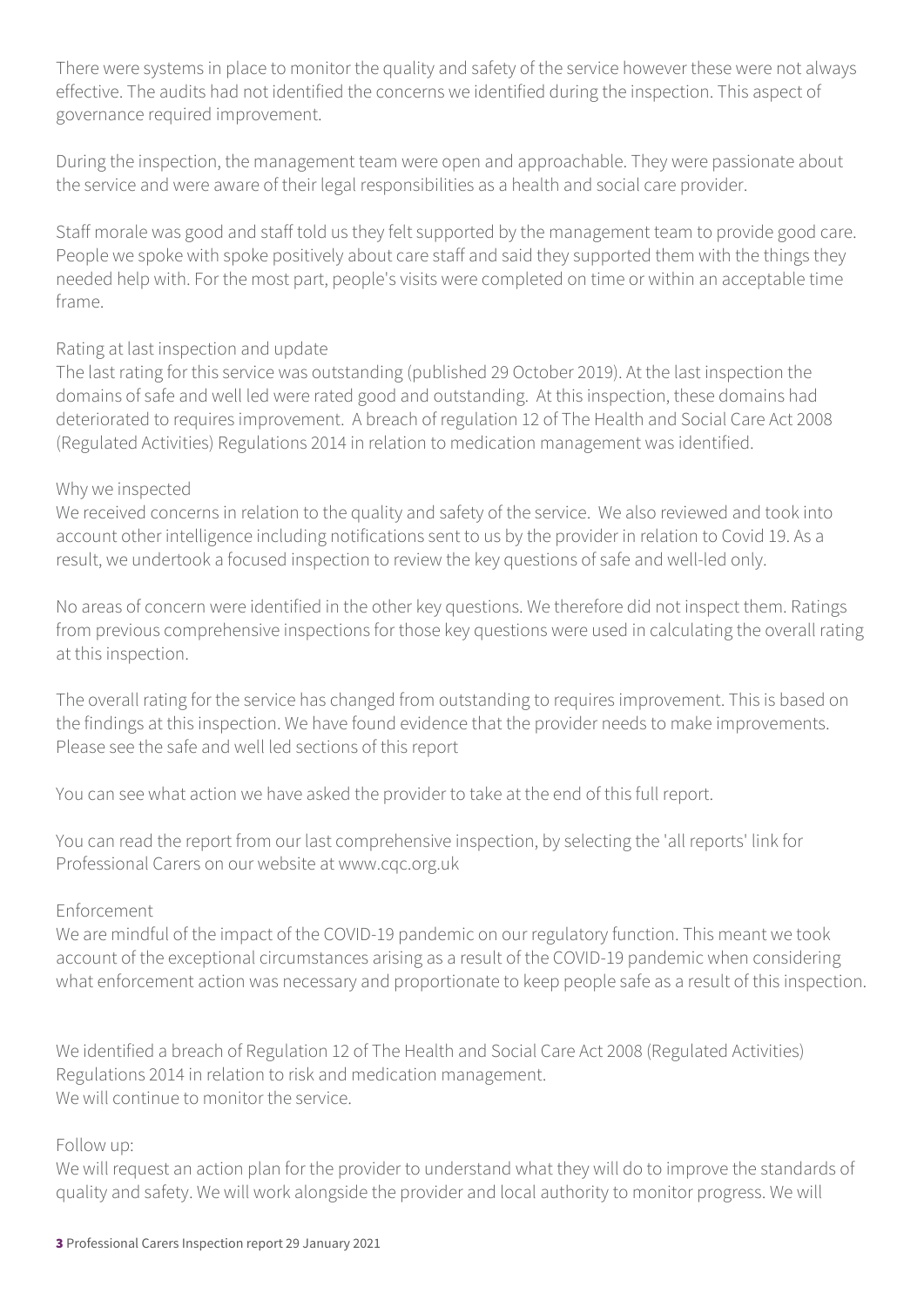return to visit as per our re-inspection programme. If we receive any concerning information we may inspect sooner.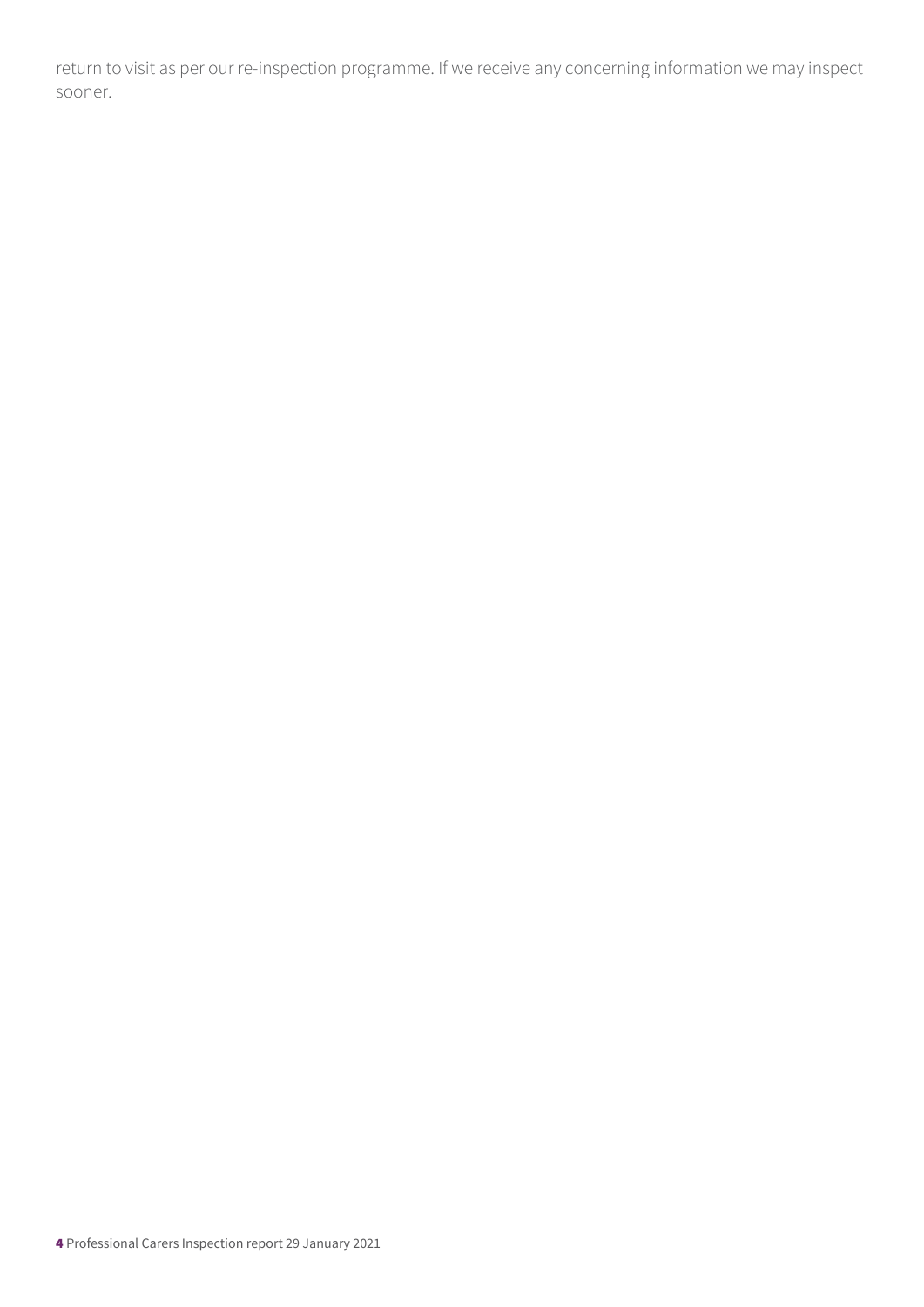## The five questions we ask about services and what we found

We always ask the following five questions of services.

| Is the service safe?                    | Requires Improvement |
|-----------------------------------------|----------------------|
| The service was not always safe.        |                      |
| Details are in our Safe findings below. |                      |
| Is the service well-led?                | Requires Improvement |
|                                         |                      |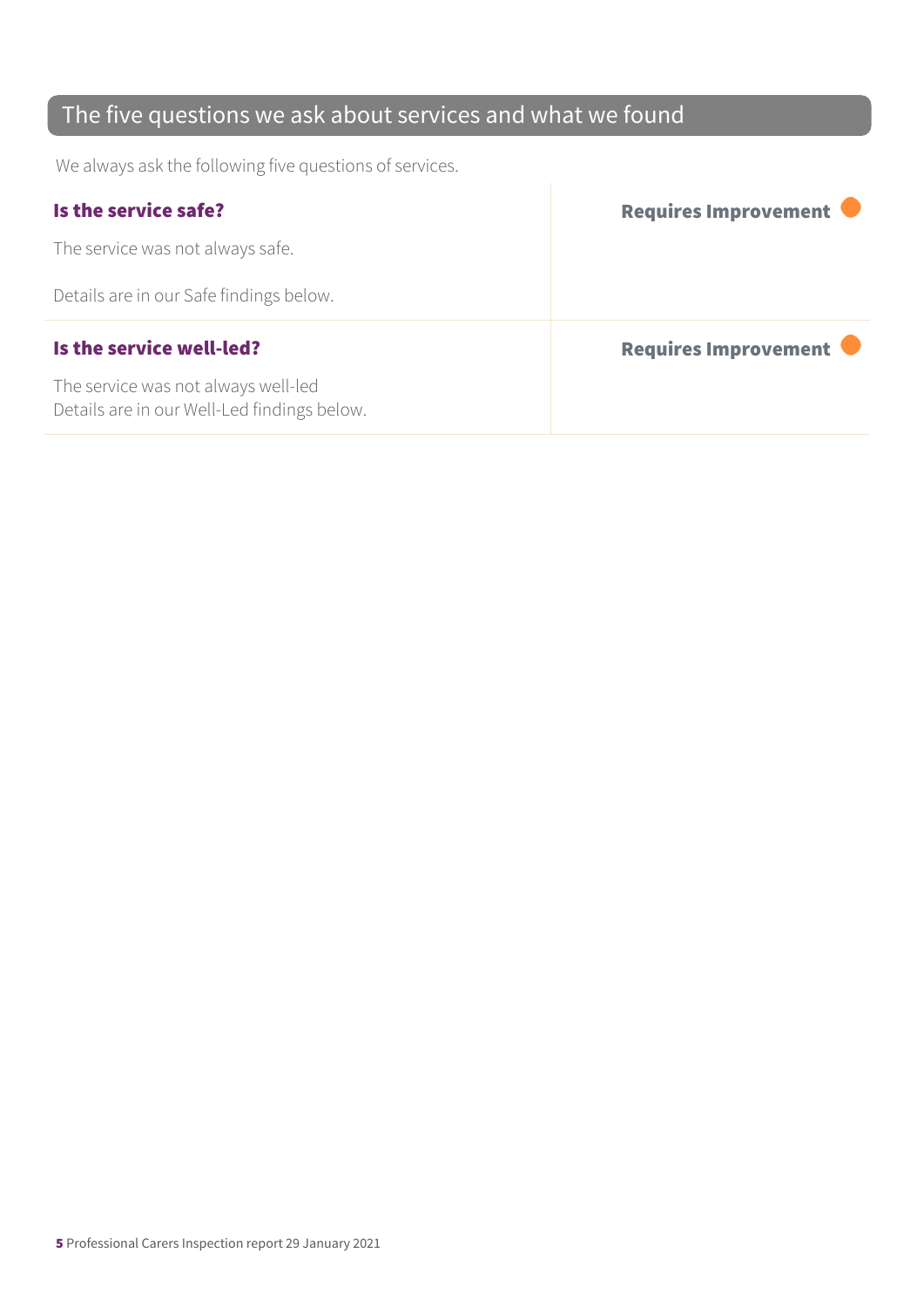

# Professional Carers

## Detailed findings

# Background to this inspection

## The inspection

We carried out this focused inspection under Section 60 of the Health and Social Care Act 2008 (the Act) as part of our regulatory functions. This inspection was planned to check whether the provider was meeting the legal requirements and regulations associated with the Act under the domains of safe and well-led, to look at the overall quality of the service, and to provide a rating for the service under the Care Act 2014.

#### Inspection team

This inspection was undertaken by two inspectors and two Experts by Experience. An Expert by Experience is a person who has personal experience of using or caring for someone who uses this type of service.

#### Service and service type

This service is a domiciliary care agency. It provides personal care to people living in their own houses and flats and specialist 'extra care' housing.

Extra care housing is purpose-built or adapted single household accommodation in a shared site or building. The accommodation is either bought or rented and is the occupant's own home.

People's care and housing are provided under separate contractual agreements. CQC does not regulate premises used for extra care housing; this inspection looked at people's personal care and support service.

The service had a manager registered with the Care Quality Commission. This means they and the provider are legally responsible for how the service is run and for the quality and safety of the care provided.

#### Notice of inspection

This inspection was announced the day before the inspection. This was because arrangements had to be agreed with the provider prior to our visit to mitigate the risk of any cross contamination or transmission of the Covid 19 virus.

 What we did before the inspection We reviewed information received about the service since the last inspection. We contacted the Local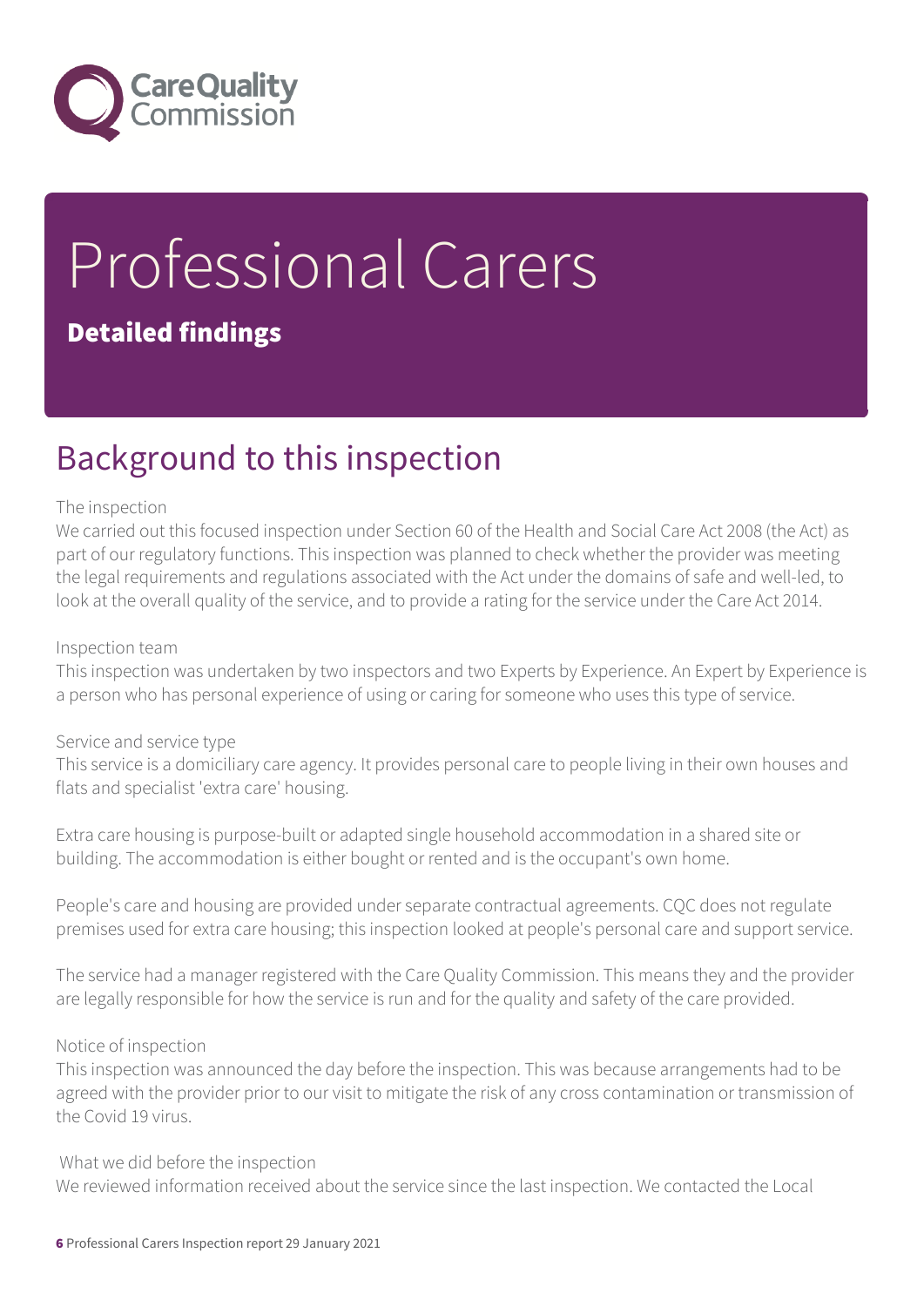Authority Commissioning Team and Local Authority Quality Improvement Team and gained their feedback about the service. We used all this information to plan our inspection.

## During the inspection:

We spoke 25 people using the service and/or their relatives. We spoke with the registered manager, the Director of Operations and three members of the care team. This included a carer, a field supervisor, and a trusted assessor. We reviewed a range of records including seven people's care records, a sample of medication records, four staff recruitment files and records relating to the management of the service.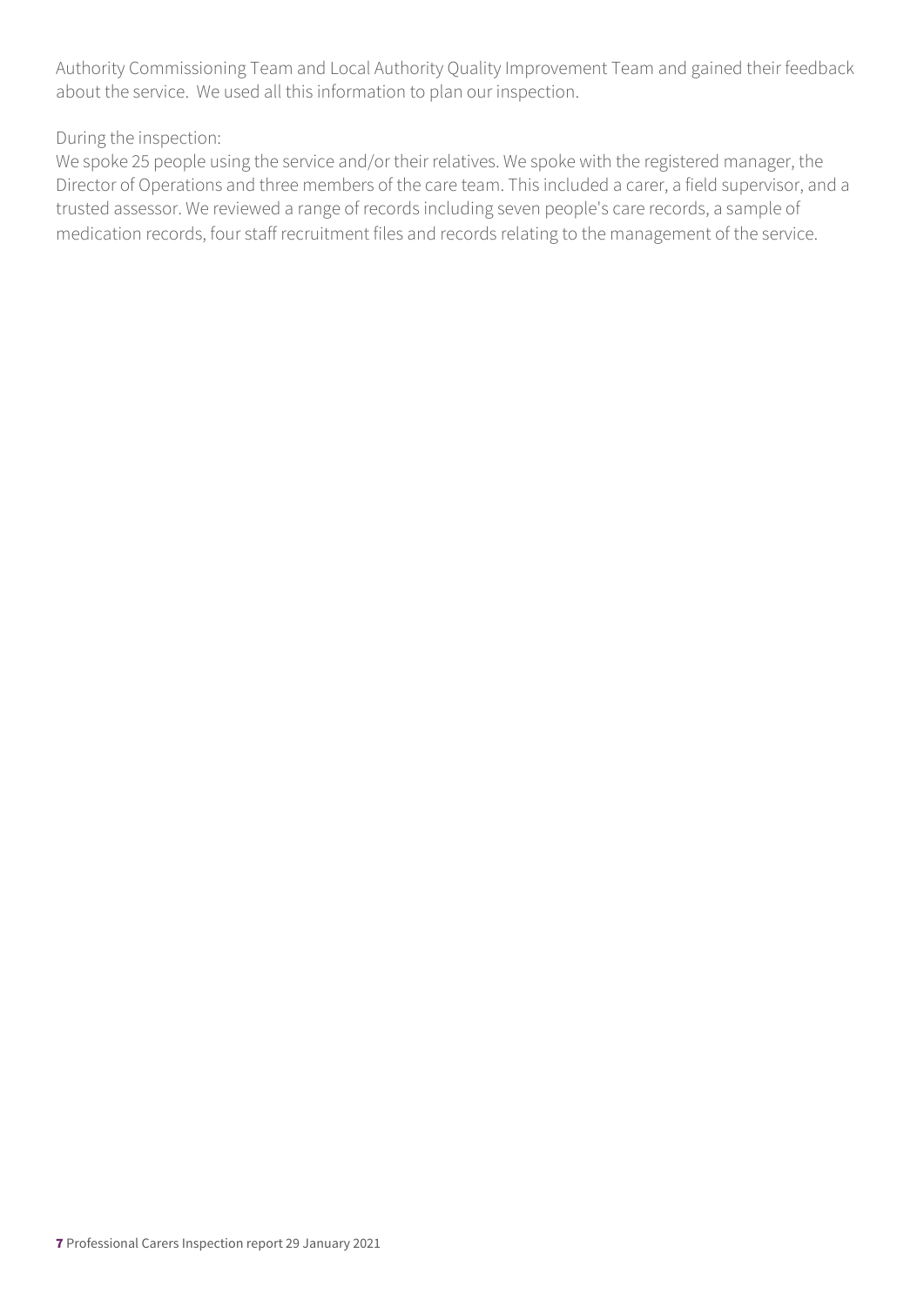# Is the service safe?

# Our findings

Safe – this means we looked for evidence that people were protected from abuse and avoidable harm.

At the last inspection, this key question was rated as good. At this inspection, this key question has deteriorated to requires improvement. This meant some aspects of the service were not always safe and there was limited assurance about safety. There was an increased risk that people could be harmed.

Using medicines safely

- The management of medication was not always safe. The systems in place to mitigate risks associated with the administration of medication were not robust.
- Where people self-administered medication this had not been risk assessed or adequately reviewed.
- One of the people whose care records we looked at, had one of their medicines secondary dispensed without appropriate risks assessments in place to support this safely. This meant it was dispensed by staff and left for them to administer themselves later on. Meanwhile staff had signed the person's medication record to say it had already been taken. This was not good practice.
- It was not clear whether the service provider, person, or other representative was responsible for ordering people's medication. This resulted in some medicines not being available at the time of their administration.
- People's medication records were not always accurate or clear.

Unsafe management of medicines places people at risk from serious harm.

This was a breach of Regulation 12 of The Health and Social Care Act 2008 (Regulated Activities) Regulations 2014.

Assessing risk, safety monitoring and management

- Not all of the risks associated with people's care were risk assessed. For example, one person had a pressure sore, but staff had little information on the support required to prevent further skin breakdown.
- One person had a specific requirement in relation to their care which was not always respected. This caused distress for the person and was a potential risk to their well-being.
- In some cases, we found that people's rights where not respected in relation to risk management.
- People told us that staff supported them with the tasks they needed help with. People's comments included, "Happy at the moment with the help I get" and "Yes I get the care I need, they look after me" and "The help we get meets (name of person ) needs. They are all very willing and agreeable".

Risks in relation to people's care were not always adequately identified or managed. This was a a breach of Regulation 12 (Safe care and treatment) of The Health and Social Care Act 2008 (Regulated Activities) Regulations 2014.

Systems and processes to safeguard people from the risk of abuse; Learning lessons when things go wrong.

- People told us they felt safe with the staff supporting them.
- Safeguarding, accidents and other incidents that had occurred were properly recorded, investigated and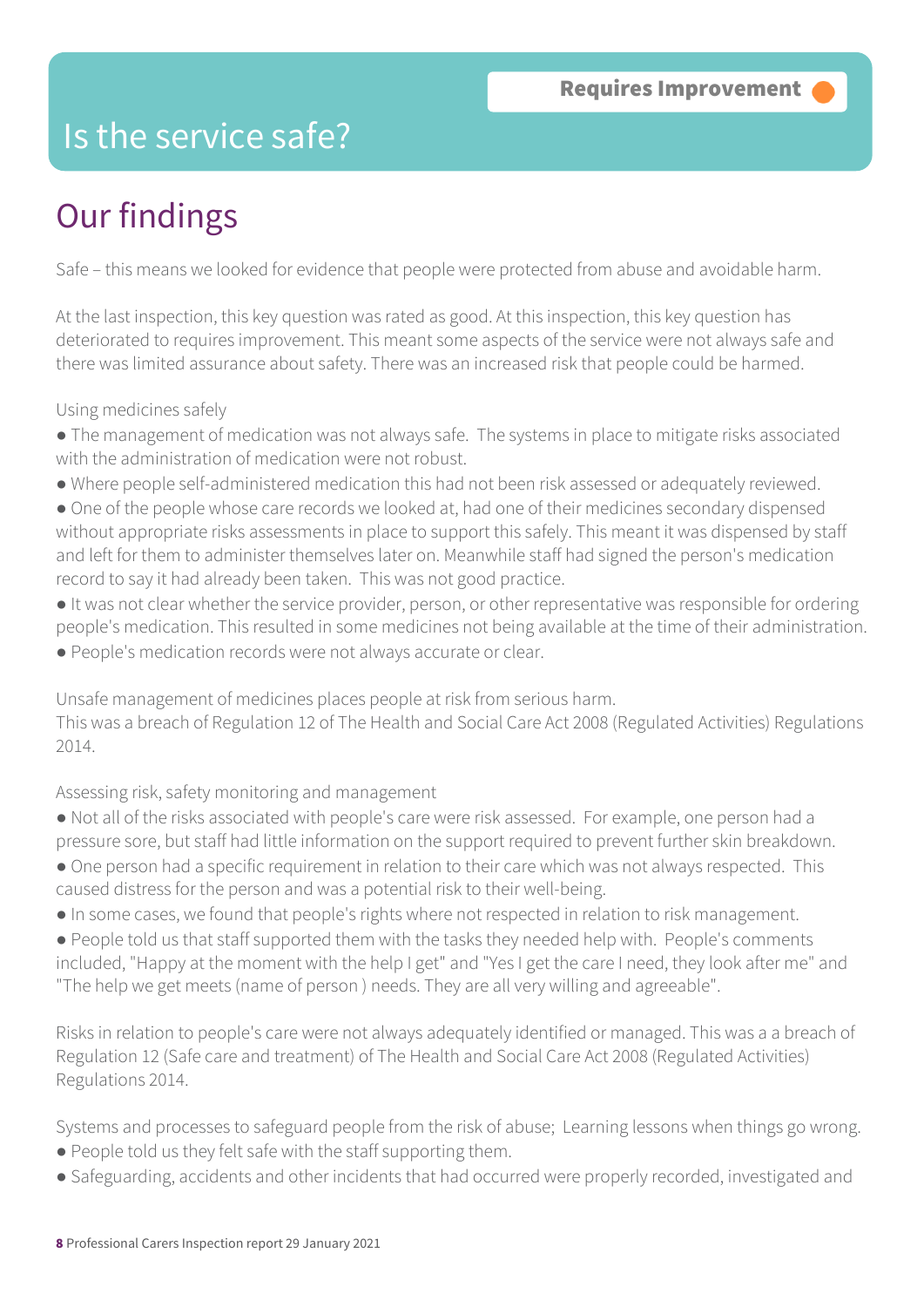reported. This helped the service learn and improve from specific events.

Staffing and recruitment

● The management team told us that they had not had any major staffing issues due to the effects of the Covid 19 virus. Despite this, we found that the provider had not always adhered to best practice with regards to the deployment of staff during the pandemic. For example, some people had multiple staff visiting them. ● When asked if the same carers supported them most of the time, the majority of people said that alot of different carers visited them. Their comments included "I get at least eight or ten different ones, ½ an hour four times a day"; "Various different carers come"; and "I did have regular staff, now they (Professional Carers) seem to change staff around too much, don't know who is coming". We spoke with the provider about this.

● Pre -employment checks on the safety and suitability of staff to work with vulnerable people were completed. Verbal references as opposed to formal written references had been sought from previous employers. These had not always been checked or verified properly or followed up with written confirmation.

● Staff spoken with told us they had enough time to ensure people's support was provided but said they did not have built in travel time between people's visits. Records showed people's visits were mostly completed on time or within an acceptable time frame.

Preventing and controlling infection

• Staff completed appropriate training and were aware of the need to control the potential spread of infection.

● The organisational arrangements in place to manage Covid 19 followed government guidelines but staff lacked specific guidance on how to care for individual people living with Covid 19.

● Sufficient supplies of personal protective equipment (PPE) was available. Staff confirmed this.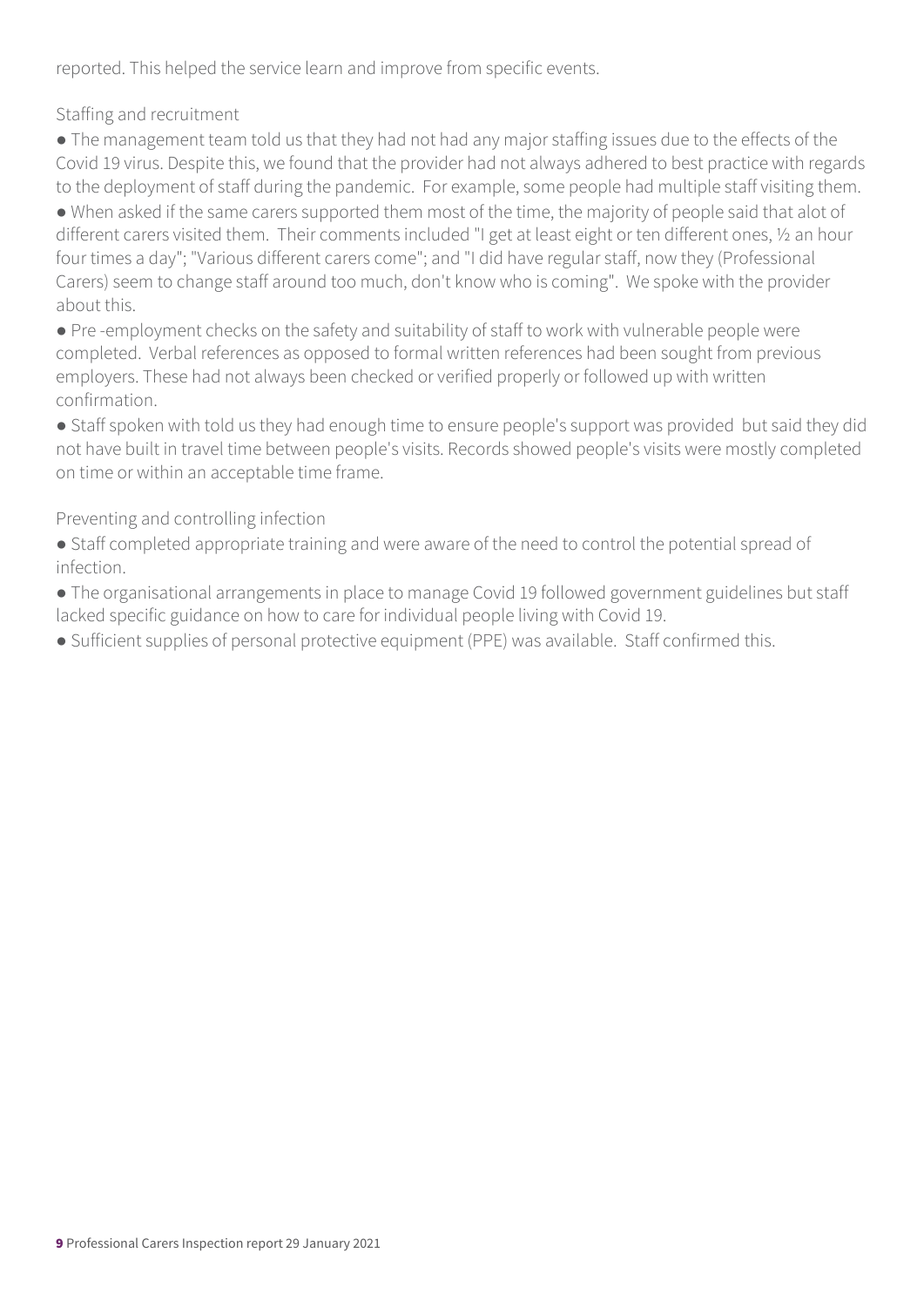## Is the service well-led?

# Our findings

Well-Led – this means we looked for evidence that service leadership, management and governance assured high-quality, person-centred care; supported learning and innovation; and promoted an open, fair culture

At the last inspection this key question was rated as outstanding. At this inspection, this key question has deteriorated to requires improvement. This meant the service management and leadership was inconsistent. Leaders and the culture they created did not always support the delivery of high-quality, person-centred care.

Managers and staff being clear about their roles, and understanding quality performance, risks and regulatory requirements; Continuous learning and improving care

- The governance arrangements in place to audit the quality and safety of the service were not always effective. For instance, the systems in place failed to identify any concerns with risk management, medication management, staffing or people's experience of the continuity of their care.
- The Director of Operations and the registered manager were clear about their roles and responsibilities and were passionate about the service. They had not identified however that some improvements with regards to the service were required. This meant the issues we had identified had not been addressed.
- Staff were trained, felt supported and there were systems in place to promote continuous learning. Spot checks on staff practice were regularly undertaken to check on the quality and safety of people's care.
- Accident and incidents, safeguarding events and complaints were properly reviewed to ensure the service learned from and improved the support provided.

Provider plans and promotes person-centred, high-quality care and support, and understands and acts on duty of candour responsibility when things go wrong

- People's continuity of care was not always prioritised to ensure it was person centred and promoted good outcomes for people. People's feedback included, "Our main concern is continuity of carers, I know it must be a difficult situation with Covid", "High turnover of staff, something must not be right, has a knock on effect with (family member's) care" and "(Name of person) is very confused, we would prefer more consistent carers".
- The people and the relatives we spoke with spoke positively about the staff providing support. Their comments included, "They (the carers) are smashing, very pleased", "Very good at what they do for me" and "I feel safe, they are very caring I can't fault them at all they will do anything for me".
- The management team were aware of their responsibility to report notifiable incidents to CQC. Notifiable incidents had been reported appropriately.

Engaging and involving people using the service, the public and staff, fully considering their equality characteristics; Working in partnership with others

- The service worked in partnership with the local authority commissioning team and social services to assess and support people in the community.
- The provider sought formal feedback from people using the service, their relatives and staff on an annual basis through the use of a satisfaction survey. Other methods of engaging and involving people were also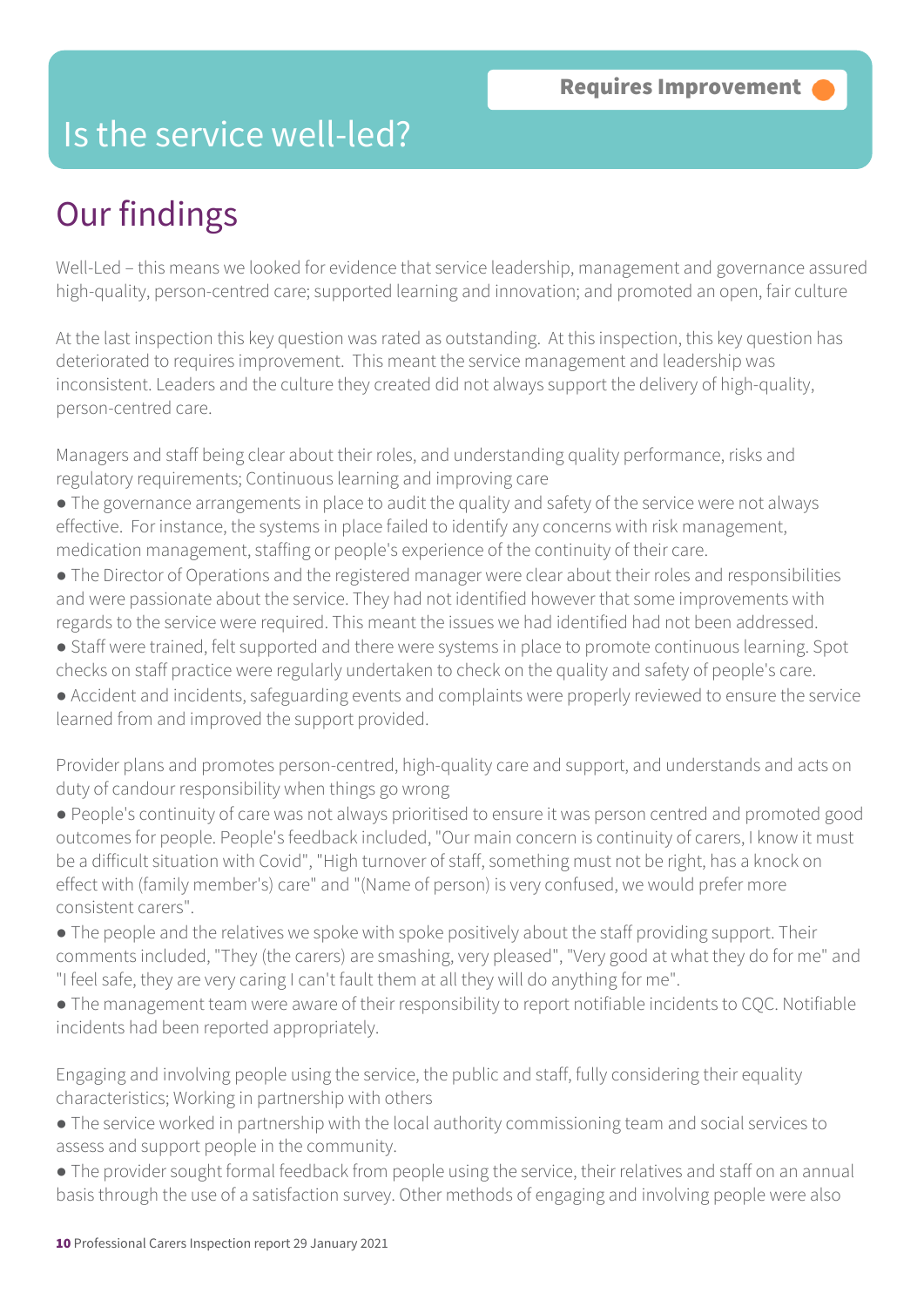used. For example, regular telephone checks, care reviews and a suggestion box. One person told us, "The office ring me every couple of months, to see how I am doing and see if I'm satisfied".

● The service was involved in a number of initiatives to help build relationships in the community. For example, they continued to be involved in local reach out project to help get people back into work and organised fundraising events for recognised charities such as the Alzheimer's Society.